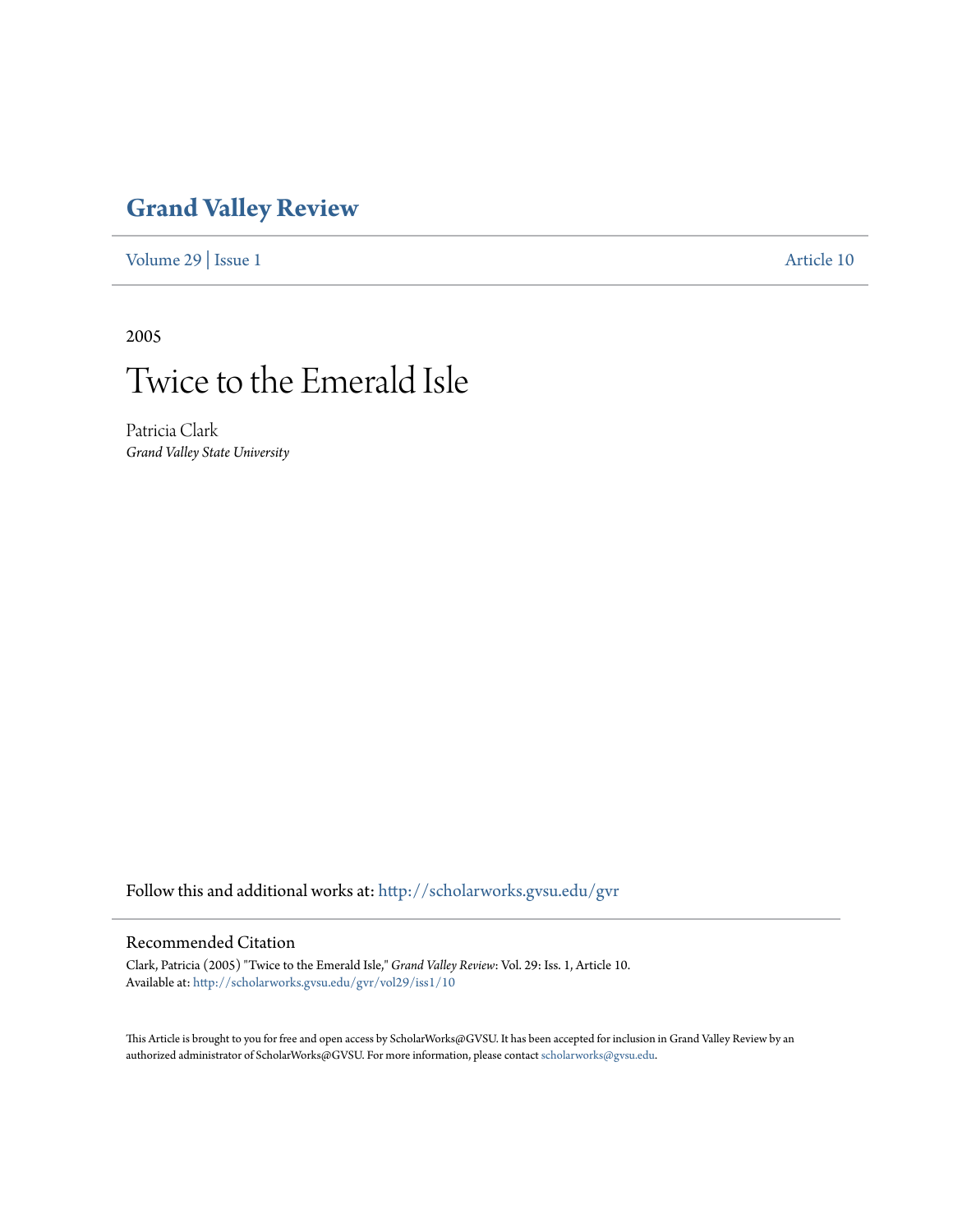*Patricia Clark is a professor in the Writing 'Department as well as being qVJU's poet-in-residence. Jhe is also serving a two-year term as poet laureate of Grand Rapids. 'l!er book* of *poems* My Father on a Bicycle *came out in 2005.* 

## **r--" r--"**  ro  $\geq$ —<br> atio  $H_{\pm}$  $\mathbf \omega$ *4--J*  <sup>~</sup>**<sup>H</sup>**  $\overline{\omega}$  $\equiv$   $\equiv$  $\sum_{i=1}^n$ TO.  ${\rm St}$ **roo**   $\Xi^ \overline{a}$  $\boldsymbol{\Xi}$  . ب<br>ب  $\tilde{\mathcal{D}}$  $\vdash$

## **TWICE TO THE EMERALD ISLE**

I crossed the ocean twice to Ireland in recent years,<br>
one journey planned as a site visit to Trinity College Crossed the ocean twice to Ireland in recent years, Dublin as the key part in a GVSU/Writing in Ireland proposal. After Dublin, I combined this first Ireland trip with a three-week writing residency at the Tyrone Guthrie Center in County Monaghan; the other journey came the following year, summer of 2004, when I returned with students for seven weeks. On both trips, my husband Stan Krohmer came with me-we had decided to see Ireland for the first time together.

When people talk about visiting Ireland, they always exclaim about how green it is, oohing and aahing about the numbers of greens, going on and on as though they were art majors about Kelly green, or chartreuse, or green, green hills. That's all well and good, but I grew up in the lush Pacific Northwest of the U.S. where green is commonplace. I can't separate my impressions of Ireland from the faces of people I met—forget the green: Ireland is summed up by its people.

"Dublin is not Ireland." That was a comment made to us by American friends and academics who knew Ireland. To them, Dublin was and is too close to Chicago in its urban frenzy, the Grafton Street shopping crowds undistinguishable from the Miracle Mile shops . Dublin didn't seem like Chicago to us, though, as we walked and walked, past St. Stephens Green to Trinity, back down Baggott Street to our hotel. There are no sky scrapers in Dublin; actually, there are height limits on buildings so that the city keeps its historical look. And I have never found cab drivers in Chicago quite as eager as drivers in Dublin to launch into historical accounts of uprisings and trouble. Our cab driver from the Dublin airport to the city even pointed out the bullet marks still visible in the façade of the GPO and the 'rising in 1916.

Our first visit involved meetings with the USIT staff who handle the organization of the Irish Studies Program at TCD, especially Francoise Gil and Seona MacReamoinn. We met them just off Aston Quay and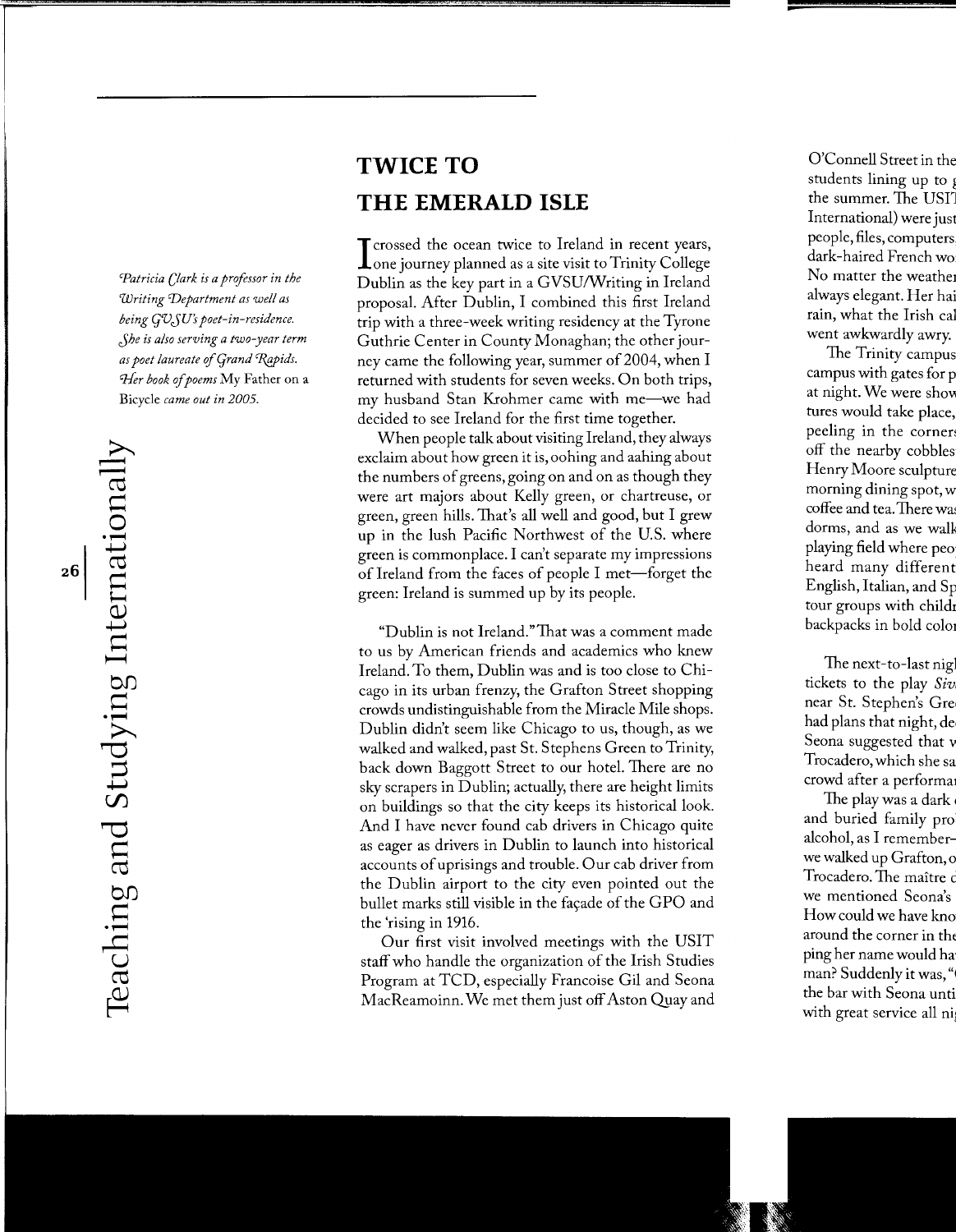O'Connell Street in the USIT offices bustling with Irish students lining up to get visas to work in the U.S. in the summer. The USIT offices (shared with Amnesty International) were just as crammed as the lobby—with people, files, computers, office furniture. Francoise Gil, a dark-haired French woman, showed us around campus. No matter the weather or temperature, Francoise was always elegant. Her hair curled beautifully in the misty rain, what the Irish call a "soft day"—while mine just went awkwardly awry.

The Trinity campus was founded in 1592, a walled campus with gates for pedestrians and cars, gates locked at night. We were shown the classroom where the lectures would take place, the brightly painted (but paint peeling in the corners) "Debating Chamber"—just off the nearby cobblestone square with the beautiful Henry Moore sculpture. There was also The Buttery, the morning dining spot, we'd get to know for scones, fruit, coffee and tea. There was construction underway for new dorms, and as we walked around campus-passing a playing field where people in white played cricket—we heard many different languages spoken: German, English, Italian, and Spanish. There were also frequent tour groups with children or adults wearing matching backpacks in bold colors.

The next-to-last night in Dublin, Stan and I bought tickets to the play *Sive* at The Gaiety Theatre down near St. Stephen's Green. Both Francoise and Seona had plans that night, declining our invitation to join us. Seona suggested that we meet her later for supper at Trocadero, which she said was a hangout for the theatre crowd after a performance.

The play was a dark drama, all about entangled love and buried family problems including violence and alcohol, as I remember-typical Irish fare. Afterwards, we walked up Grafton, over to William Street and found Trocadero.The maitre d' wasn't thrilled to seat us until we mentioned Seona's name (pronounced "shone-a") How could we have known she was a regular, lived right around the corner in the neighborhood, and that dropping her name would have a transformative effect on the man? Suddenly it was, "Come right this way."We sat at the bar with Seona until we were seated at a fine table, with great service all night long as we feasted on dauphine potatoes and steak, enlivened by a delicious cabernet. Now we saw how Dublin really came alive after 11 p.m., quite like New York. Now the restaurants hummed with people, and music blared into the street as couples and groups of people hurried past. We'd been having dinner far too early, in thinly populated dining rooms. Here was the reason why: everyone was out late the night before.

It turns out that Seona Mac-Reamoinn, the Irish Studies Summer School staff director, is a force in the offices and networks of Dublin tour guides, travel agents, journalists, academics, writers and artists. Never one to talk about herself, it was only later we learned her father had been a famous journalist in Ireland (still alive, though not in good health). Later, dropping her name at Annaghmakerrig, I found out that everyone knew Seona. Later, too, we saw her avid interest in literary Dublin, as she introduced Anne Enright at a Trinity reading, as she welcome John Boland from *1he Irish Times,* and as she introduced Gerald Dawe, Boland, and me at a poetry reading in Dublin.

As we three hugged goodnight, well past midnight, after our wonderful meal, I felt it was clear that the evening had closed the deal with Irish Studies at Trinity and GVSU. Now we would return, now we were welcomed into the "family" of life in Dublin, especially Seona's circle. Kisses all around, we made our way back down Baggott Street to our Georgian House hotel.

Into the West, now, and a new adventure: driving in Ireland. Once I had mastered the stick shift car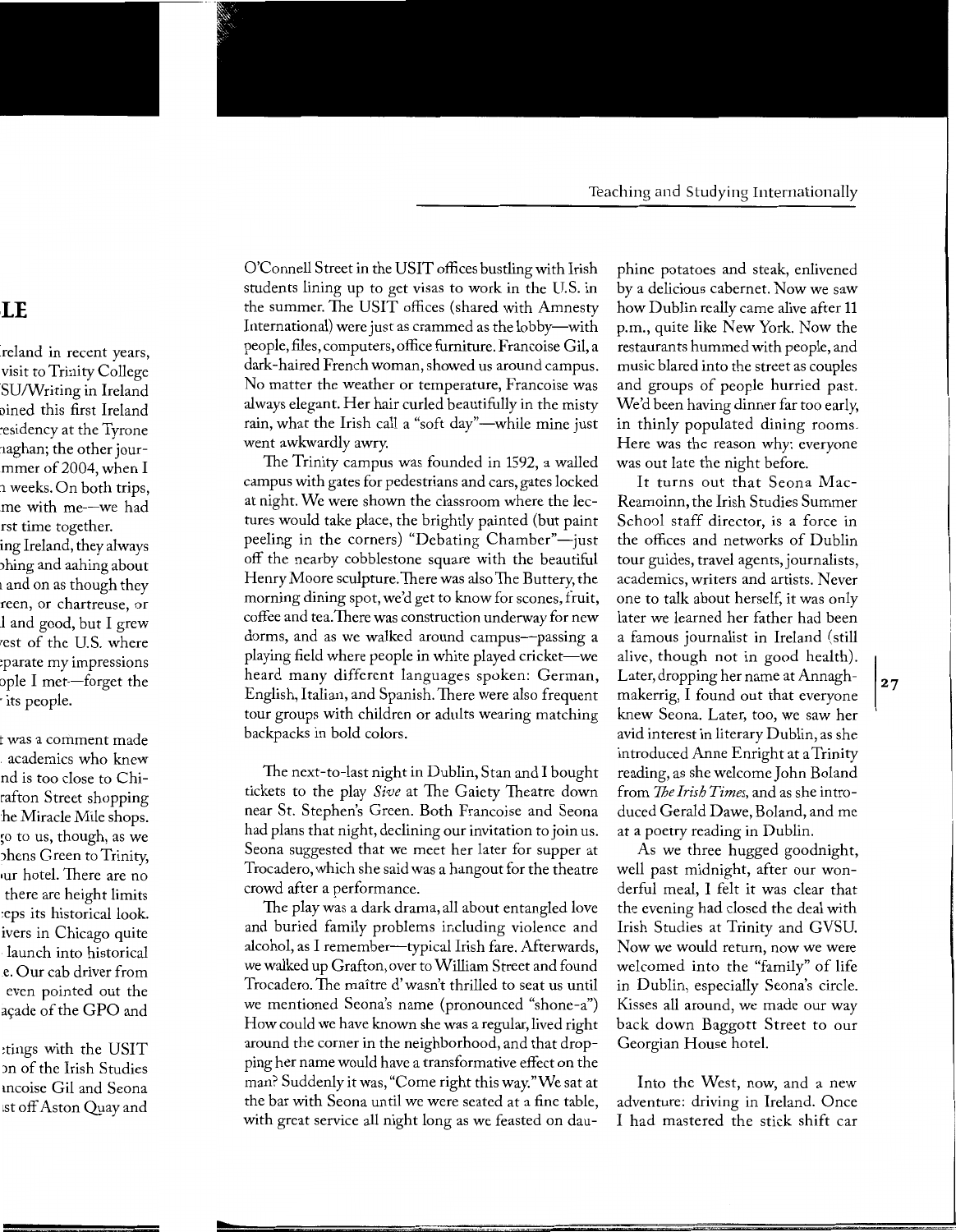and the roundabouts (scary the first time), we headed to Galway with a lot of other Friday traffic. Despite intending to start early, it was nearly noon as we left the airport where we had picked up the car.

We had a hotel (Brennans Yard) in Galway and an address for it, but no idea where it was, exactly. Back in the U.S., I had sent an email to Michigan writer Thomas Lynch, the well known poet and undertaker of Milford, Michigan. I'd met him briefly once at Schuler Books in Grand Rapids, but wasn't at all sure he'd remember me or respond to an email request about recommended hotels or sights to see in Galway. I shouldn't have doubted his generosity. Within thirty minutes, I had his reply. He recommended the Great Southern Hotel in Galway (well out of our price range, with rooms beginning around 230 euro per night) and went on to offer names of bookstores in both Galway and Dublin, with notes about which proprietors to say hello to and what greetings to offer.

That must be why we were so warmly and graciously received at Kenny's Bookshop on the main street in Galway. Two brothers run the place, along with their elderly mother. My husband and I browsed a long time before I got up enough courage to introduce myself. With the mention of Lynch's name, the smiles came out and even warmer greetings. Then the offer to take my photo ("You do have a published book, don't you?"). Later that afternoon, I returned with a copy of *North*  of *Wondering.* Brother Tom took my photo. When Stan came looking for me, Des said, "Oh, he's back there-she's being hung." At least for the time being, my photo would join the other photos gracing the walls there in Galway.

After some days in Galway, we headed northeast to County Monaghan, driving on a Sunday through wet, lush, rolling countryside on a road that curved over and back from the border to Northern Ireland. I would spend three weeks writing at a place called the Guthrie Center, known affectionately as Annaghmakerrig, for the lake of the same name on the large estate. Tyrone Guthrie's long-ago home, the place now offers residencies to writers, painters, and other artists. Many of the residents are Irish, coming for a few days or as long as three months, some with bursary awards (like our

 $28$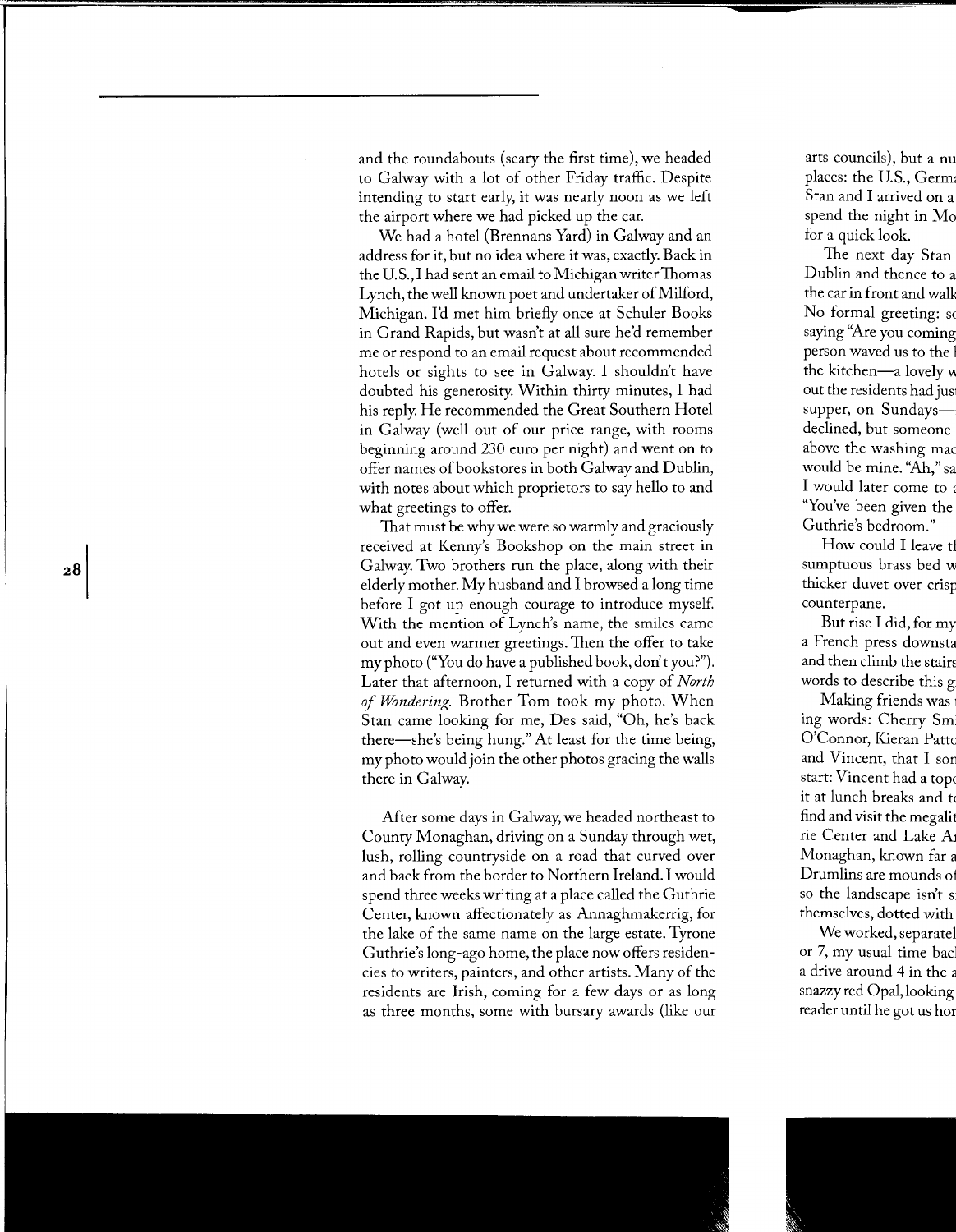arts councils), but a number come from international places: the U.S., Germany, the U.K., Italy, and others. Stan and I arrived on a Sunday afternoon, planning to spend the night in Monaghan town but coming over for a quick look.

The next day Stan would catch the bus back to Dublin and thence to a homebound flight. We parked the car in front and walked around the side of the house. No formal greeting: someone leaned out a window, saying "Are you coming to stay?" "Yes," I said-and the person waved us to the back door. We came in through the kitchen-a lovely way to enter any house. It turns out the residents had just had the afternoon meal-early supper, on Sundays-and offered us leftovers. We declined, but someone looked on a schedule hanging above the washing machines to find out which room would be mine. "Ah," said Judith (an opera singer who I would later come to admire, for her dramatic flair), "You've been given the best room in the house: Lady Guthrie's bedroom."

How could I leave the bed each morning? It was a sumptuous brass bed with a thick mattress and even thicker duvet over crisp white sheets and white lacey counterpane.

But rise I did, for my desk, and then for coffee from a French press downstairs. I would make a small pot and then climb the stairs back to my room, eager to find words to describe this green, wet, wild countryside.

Making friends was the best part, even before finding words: Cherry Smith, Vincent Sheridan, Becky O'Connor, Kieran Patton. It was the first two, Cherry and Vincent, that I somehow aligned with from the start: Vincent had a topographical map and pored over it at lunch breaks and tea breaks. We began a hunt to find and visit the megalithic sites in the area. The Guthrie Center and Lake Annaghmakerrig are in County Monaghan, known far and wide as "drumlin country." Drumlins are mounds of earth left by receding glaciers, so the landscape isn't smooth, but the hills are hilly themselves, dotted with drumlins.

We worked, separately, each day (I often rose at 6:30 or 7, my usual time back home) and then met up for a drive around 4 in the afternoon-heading out in my snazzy red Opal, looking for sites. Vincent was the mapreader until he got us horribly lost one day. Then Cherry took over, rather sharply critical ofV's abilities with the maps, and steered us to a blue-marked spot between lanes and creeks and farms.

Megalithic stones. These are sites holy to the ancient Celtic peoples, sites marked with dolman stones, fairy circles, and altar stones, all aligned and arranged with celestial constellations and the stars. We knocked on doors to find directions and assailed bystanders. We parted barbed wire and scrunched under or over; helping each other. We patted amazed cows and skittish horses. We transcended cow plops and muddy lanes, lanes that fronted boarded up stone houses with dogs tied scruffily in the yards. One man came out to give us directions, looking as though, sounding as though he hadn't spoken in several years. The tattered curtains at a front window wagged forlornly.

Back at the Guthrie House for a communal dinner, prepared by a cook-Darlene was our favorite, by far-and everyone wanted to hear about our adventures. Two ofTyrone Guthrie's stipulations for the house were that a variety of artistic endeavors be embraced and that the residents eat the evening meal together. The rough plank table there, suitable for seating a crowd of twenty, as I recall, was our grand place for those meals. The talk flowed and the wine helped it along, and afterwards we retreated to work or went into the parlor to share music, or poems, or stories.

Party pieces: everyone in Ireland seems to come prepared with one, or more. In May 2003, when I was in residence at the Guthrie Center, Vincent got up and sang, a capella, "Danny Boy." Becky and Matthew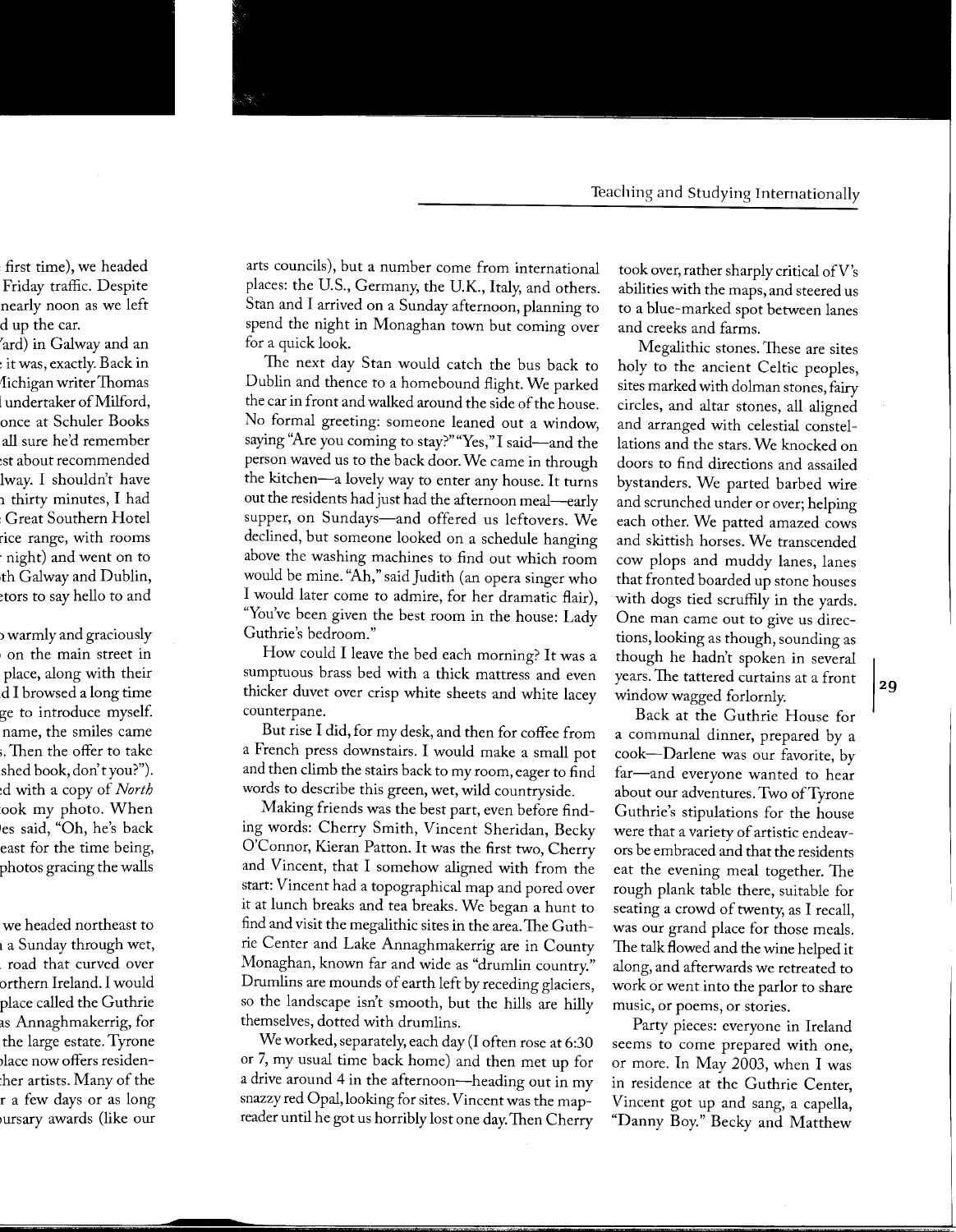sang a duet, a beautiful Irish ballad, in perfect harmony. Tom from Waterford recited bawdy poems. Brian Kennedy (a celebrity to the Irish, but a stranger to me-backup singer with Van Morrison) sang and played classic rock and roll tunes on his guitars. Brian sang duets with Valerie (the gardener at Annaghmakerrig)-together their voices mouthing the mournful words from the song "Carrickfergus."

Our journey with students began with orientation sessions and then a casual supper at our house in Grand Rapids.The students were just now meeting each other. One was dropped off by her mother, an identical blond Dutch face and body to the student's. Another two were driving together, got lost, and were late. And another couple arrived together, already "seeing each other," as it turned out later. Two of the students had already traveled internationally-and both seemed adventurous and outgoing. None seemed overly shy, and all seemed excited about Ireland.

We talked about practicalities of money, packing, clothing, and books. The standard warnings: Try to blend in, not to stand out as an American. Don't wear clothes with American symbols on them. And don't wear provocative clothing with vulgar slogans. It isn't safe to join political demonstrations in another country. Yes, you are all subject to the laws of our host country. GVSU and the International Program were subsidizing our program somewhat this year, and we didn't have the requisite ten to fifteen students. I was grateful as I considered the logistics of passports, tickets, medical histories, and itineraries. If we were a group of twentytwo, I'm not sure I'd be this calm.

The best way to travel and enjoy yourself: be flexible. We arrived in Dublin and were met by Francoise, but once we arrived at the Trinity campus in Dublin, we realized we couldn't have our rooms until afternoon. Was it terrible? Yes, it was pretty bad. We were jetlagged, grimy, and cranky now that we'd arrived with all our luggage and then trundled it across cobblestones on the historic campus quad. On the plus side: the Trinity folks will store the luggage for a few hours, and we aren't being singled out: everyone arriving will have to wait to move into their quarters. We'll be grateful for our

30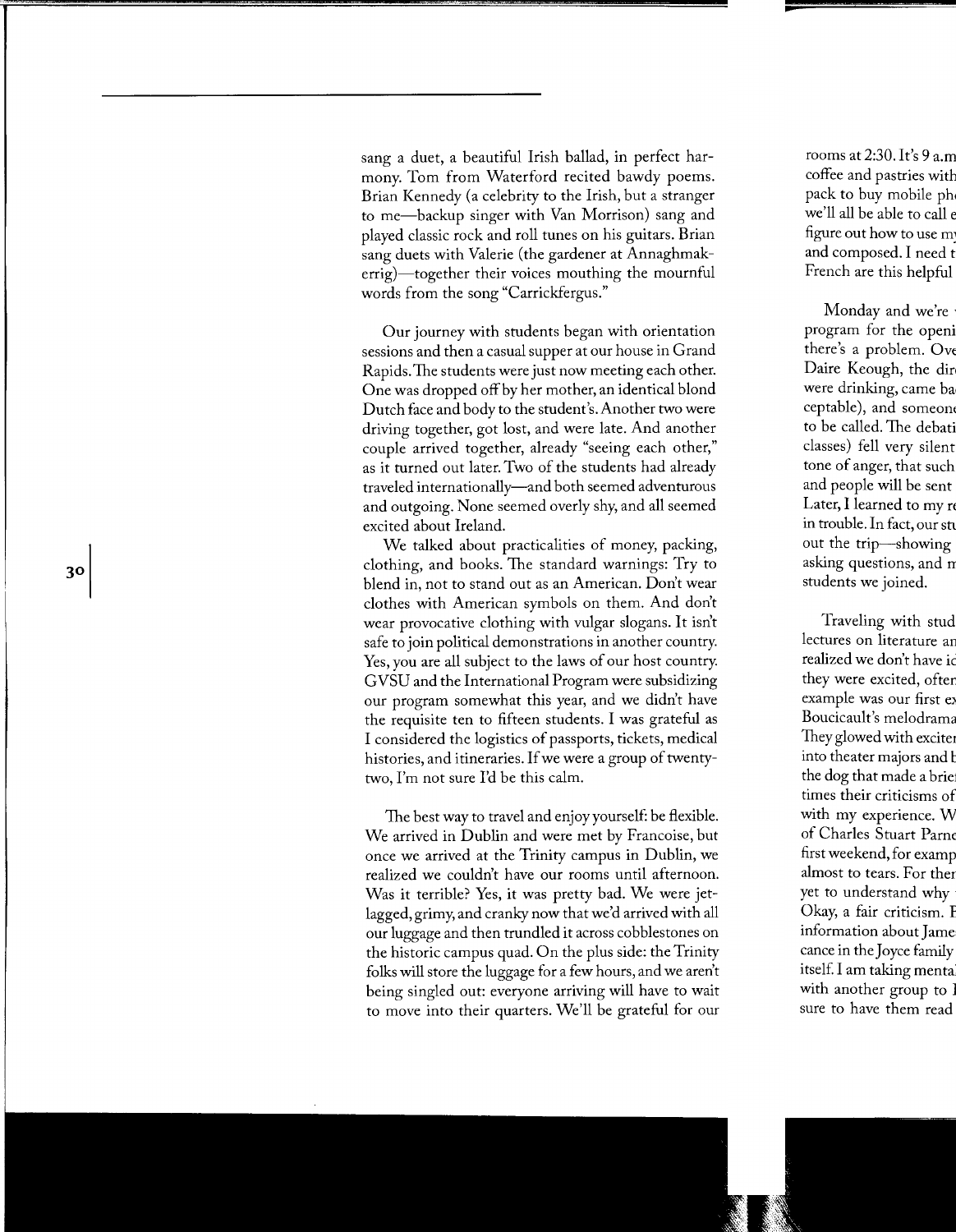rooms at 2:30. It's 9 a.m. The students were happy: after coffee and pastries with Francoise, they headed off in a pack to buy mobile phones and get some euros. Soon we'll all be able to call each other. Francoise helped me figure out how to use my mobile phone. She was patient and composed. I need to go to France and see if all the French are this helpful and warm.

Monday and we're welcomed to the Irish Studies program for the opening day of classes, and already there's a problem. Overnight there was an incident. Daire Keough, the director, says that some students were drinking, came back very late, made noise (unacceptable), and someone was hurt, an ambulance had to be called. The debating chamber (the room for our classes) fell very silent as Daire stated, with a quiet tone of anger, that such behavior wouldn't be tolerated and people will be sent home. "It's not to occur again." Later, I learned to my relief it was not GVSU students in trouble. In fact, our students performed well throughout the trip-showing up on time in the right attire, asking questions, and mixing well with the other U.S. students we joined.

Traveling with students, going with them to the lectures on literature and history at Trinity College, I realized we don't have identical perspectives. Yes, when they were excited, often I shared their excitement: an example was our first experience at the theatre, seeing Boucicault's melodrama *1he Shaughraun* at The Abbey. They glowed with excitement; they were ready to change into theater majors and become singers. They even loved the dog that made a brief appearance onstage. But other times their criticisms of tour sites or events didn't tally with my experience. We visited the childhood home of Charles Stuart Parnell in County Wicklow on the first weekend, for example, and the students were bored almost to tears. For them, there wasn't enough context yet to understand why this place or person mattered. Okay, a fair criticism. But the guidebooks are full of information about James Joyce and Parnell, his significance in the Joyce family fortunes as well as the literature itself. I am taking mental notes, though: when we travel with another group to Ireland in a future year, I'll be sure to have them read some about Irish history and

the important place Parnell has in its history and for James Joyce.

One of our students never left Dublin-while the others headed out, in pairs or groups, to catch the train to County Cork, to Galway, or hop a flight to Paris on our three-day weekends. This is the same student who was decidedly not interested in international cuisine or the local Irish fare: she wanted to eat at Subway, or Macdonald's. Nevertheless I invited her to ride the Dart train to the east, to Howth along with Stan and me on a Friday, our day of no classes. We wanted to see the Irish Sea and visit the local fishmongers. I planned to cook some wild Irish salmon, I figured, ifl could find some. This student agreed to come along and seemed to enjoy herself-our stopping at a pub for tea and hot chocolate during a sudden downburst, our wandering around looking for a castle and getting quite lost. Back at Trinity, though, she headed off immediately to check her email and I wondered if her lack of curiosity didn't have a lot to do with the boyfriend at home, the one she was crying over just before we flew out of the Grand Rapids airport.

One night we planned a visit to a club called Mother Hubbard's with two students. Early in the day Stan and I walked up to the place and bought tickets for an evening performance by Georgie Fame. I had never heard of him, but Stan said he played with Van Morrison and was a fabulous musician, so we had invited a couple of the students along. After supper we met in the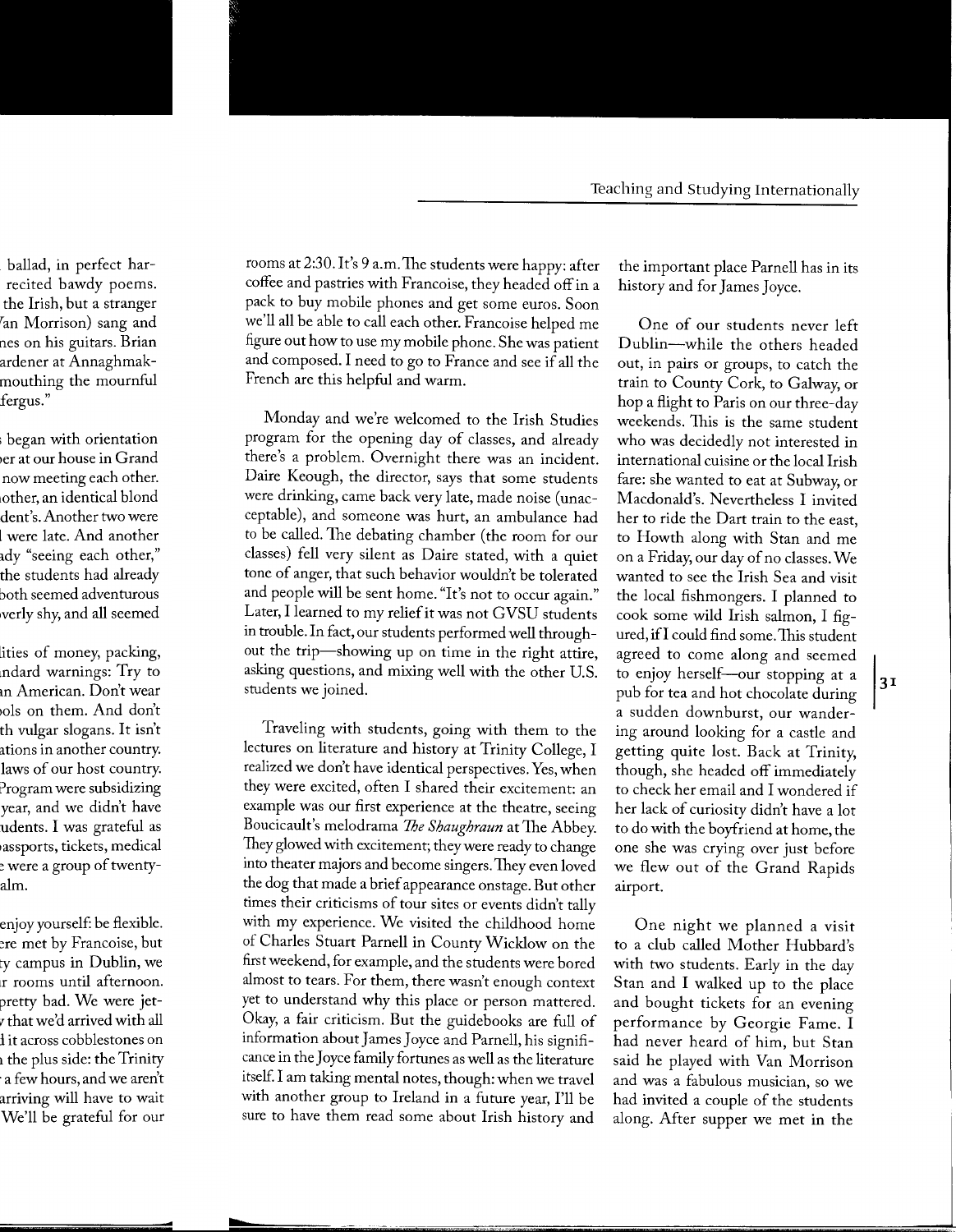Trinity quad and headed up Dame Street close to the Liberties District of Dublin. Photographs in my album show our exuberance that day: the two students posed with a sculpture near Christchurch Cathedral. And the club experience turned out well. For one thing, there's no smoking anymore in Irish pubs, so it was a delightful smoke free experience. And the club was small. We nabbed a table right near the front, sitting only fifteen feet away from Georgie Fame and his vintage blonde Hammond teak B3 organ. It was a small club, and the folks around were friendly. A man next to me said his brother was responsible for the appearance of Georgie Fame, and he told a wonderful story about meeting the Beatles due to his brother's connection with the performer. I have a CD signed by Georgie Fame, and photos of the Mother Hubbard's sign: a woman in a red bonnet.

It wouldn't be right to leave out a mention that the Writing in Ireland group spends six weeks in Dublin but one week, too, in Belfast, Northern Ireland. It's not the last week; instead, we left Dublin and returned to it for our final week and closing events. But when the whole group decamped for Belfast there was a party atmosphere. For one thing, we were tired of Dublin's noisy traffic and tourists. For another, we'd heard plenty about Belfast: now it was time to *see* some of it. Events lined up included a meeting with the Lord Mayor of Belfast, as well as tours of the famous murals, and a political evening at Stormont where we'd meet representatives of several political parties, including Sinn Fein, the DUP (the Democratic Unionist Party), and the UUP (the Ulster Unionist Party). The students would be housed in a brand new dormitory, each student to his or her own room (with shower!), and the staff and faculty would be housed in a hotel. Then the weather turned suddenly sunny and warm; all signs looked good.

One of our first evenings was a reading by poet-inresidence at Queens University, Medbh (pronounced "Maeve") McGuckian. Our host Peter Collins admitted to being mystified by Ms. McGuckian's work, but that was much later in the evening, long after his gracious introduction of her, and then the poems. She read a whole series about her infatuation with U.S. film star Gregory Peck. Often her explanations of the poems were integral to the understanding of them; if a reader simply encountered the poem without explanation, I'm not sure what he or she would get. Certainly we were fascinated by her odd obsession, and her recounting of talking to Gregory Peck's widow after his death.

A historian, Peter Collins was our able guide next day to the murals, found along gables of houses and shops in various contested areas of the city. Peter's commentary overwhelmed the actual images of the murals, however, with their hooded gunmen and hearts dripping blood, as he told the personal stories of children accidentally shot on the way to school, and other people massacred in retaliation. Clearly he could remember exactly what year it had been and the child's name and age; clearly the history of Belfast was burned into his memory, the way the fires at times lit the city and marked the landscape.

Belfast completed the picture for us, helped us understand-if ever outsiders can-how fierce the conflicts had been and still were, to some extent, despite the Good Friday Agreement and talks of reconciliation. Still the IRA did not agree to give up their weapons, and still-as we returned to the U.S. and followed the news—the political parties refused to sit down with Sinn Fein. Mostly what we learned in Belfast was how not to presume to understand what could barely be understood sometimes by its own citizens.

We were changed by our journeys. How could we not be? However, it was not easy to say how. The students